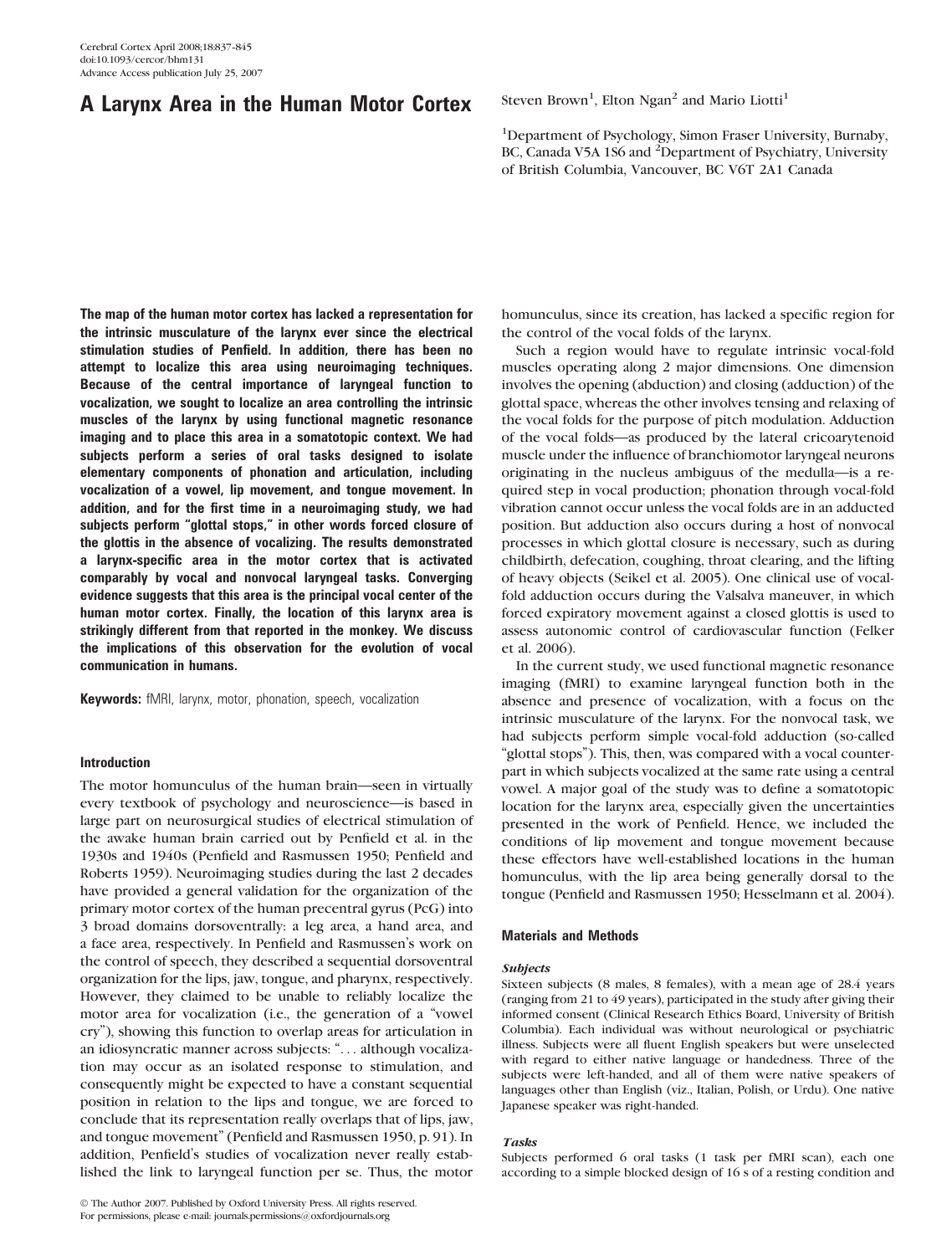16 s of an oral task. The task order was randomized across scans. All tasks were performed with the eyes open. For the purposes of this article, 4 tasks of interest are described. 1) "Phonation" (vocalization) using the schwa vowel. Subjects were instructed to sing the first 5 notes of the major scale (in a register of their choice) using the schwa vowel, with the teeth together but with a very small lip opening to permit oral air flow and avoid humming. Hence, articulatory changes should have been minimal within the task blocks, as well as between the task and rest blocks; in fact, this is the most purely phonatory task of any vocalization task described in the literature. After each 5-note cycle, subjects were to take a gentle, controlled inspiration through the mouth. The recommended rate of vocalization was 1 Hz. 2) "Glottal stops". Subjects were instructed to perform glottal stops (i.e., forced adduction of the vocal folds) with the teeth together and the lips slightly cracked and to do so as breath phrases of 4-6 glottal stops followed by a gentle, controlled oral inspiration. The recommended rate of vocal-fold adduction was 1 Hz. Subjects were trained to the point that they could produce glottal stops comfortably in the absence of any voicing. 3) ''Lip protrusion.'' Subjects were instructed to pucker their lips and then return them to a resting position and to do so at a rate of roughly 1 Hz. They were encouraged to make a small gesture and to avoid contracting other facial muscles. 4) "Vertical tongue movement" within the mouth. Subjects were instructed to move the tip of their tongue from the floor of the mouth to the hard palate with the lips together but with the teeth just slightly separated so as to create adequate space for tongue movement. The recommended rate was 1 Hz. Subjects underwent a 30-min training session on a day prior to the scanning session in order to learn how to perform the tasks in a highly controlled manner with a minimum of head or body movement. On the day of the scan, all the tasks were practiced again prior to entry into the scanner. We did not record behavioral performance in the scanner. During the debriefing after the scan, no subject reported having problems performing any of the tasks.

#### Magnetic Resonance Imaging

Magnetic resonance images were acquired with a Philips Achieva 3- Tesla Magnetic Resonance Imaging (MRI) at the MRI Research Centre of the University of British Columbia in Vancouver. The subject's head was firmly secured using a custom head holder and ''memory'' pillow. Earplugs were used to help block out scanner noise. Subjects performed each task as 16-s epochs of an oral task alternating with 16-s epochs of rest. During each task epoch, the name of the task ("Lips," "Glottal Stops,'' etc.) positioned above a crosshair was projected from an LCD projector onto a screen mounted at the head of the MRI table, with an angled mirror on the head coil reflecting text from the screen into the participant's field of view. During the rest periods, the word "Rest," positioned above a crosshair, was projected onto the screen. Subjects were to keep their eyes on the crosshair at all times. All stimuli were created and presented using Presentation software (Neurobehavioral Systems, Albany, CA).

Functional images sensitive to the "blood oxygen level-dependent" (BOLD) signal were collected with a gradient echo sequence (repetition time = 2000 ms, echo time = 30 ms, flip angle 90 degrees, 36 slices, 3 mm slice thickness, 1 mm gap, matrix =  $80 \times 80$ , field of view =  $240$ mm, voxel size 3 mm isotropic), effectively covering the whole brain (145 mm of axial extent). A total of 192 brain volumes were acquired over 6 min and 24 s of scan time, corresponding with 12 alternations between 16-s epochs of rest and 16-s epochs of task.

#### Image Analysis

Functional images were reconstructed offline, and the scan series were realigned and motion corrected using the methods in SPM2 (Wellcome Department of Cognitive Neurology, University College London, UK), as implemented in Matlab (Mathworks, Natick, MA). Although subject motion was a concern for this study, analysis of the realignment parameters indicated that translation and rotation corrections did not exceed an acceptable level of 1.5 mm and 1.5 degrees, respectively, for any of the participants. Following realignment, a mean functional image was computed for each run. The mean image was normalized to the Montreal Neurological Institute (MNI) template (Friston, Ashburner, et al. 1995; Friston, Holmes, et al. 1995), and this transformation was then applied to the corresponding functional series. The normalized functional images (4 mm isotropic voxels) were smoothed with an 8 mm (full-width-at-half-maximum) isotropic Gaussian filter. The BOLD response for each task block was modeled as the convolution of a 16-s boxcar with a synthetic hemodynamic response function composed of 2 gamma functions. Beta weights associated with the modeled hemodynamic responses were computed to fit the observed BOLD-signal time course in each voxel for each subject using the General Linear Model, as implemented in SPM2. Each subject's data were processed using a fixedeffects analysis, corrected for multiple comparisons using family-wise error, with a threshold of  $P \le 0.05$  ( $t > 4.99$ ) and no extent threshold. Contrast images for each task-versus-rest analysis for each subject were brought forward into a random-effects analysis, where a significance level of  $P < 0.025$  was employed ("false-discovery rate" correction for multiple comparisons for the whole brain; Genovese et al. 2002) and no extent threshold. The critical t value varied across contrasts:  $t > 3.96$  for glottal stops and phonation,  $t > 4.36$  for tongue movement, and  $t > 4.47$ for lip movement). MNI coordinates were converted into the coordinates of Talairach and Tournoux (1988) using a nonlinear transformation, as implemented in the WFU PickAtlas (Maldjian et al. 2003) and based on the method of Brett [\(http://imaging.mrc-cbu.cam.ac.uk/](http://imaging.mrc-cbu.cam.ac.uk/imaging/MniTalairach) [imaging/MniTalairach\),](http://imaging.mrc-cbu.cam.ac.uk/imaging/MniTalairach) except for the case of the cerebellum, where MNI coordinates are retained. This was because of errors incurred by coordinate conversion.

The peak locations were determined using SPM's Volume command. Several of the larger clusters had multiple significant voxels, anywhere between 2 and 10. Voxels that were directly adjacent to the peak voxel and were in the same functional domain (same gyrus and Brodmann area) were generally not reported separately, whereas those that were in distinct functional areas (either different gyri or Brodmann areas or both) were reported as additional coordinates.

# **Results**

Two principal findings are reported here. First, the peak activations in the motor cortex for glottal stops and those for phonation were virtually identical in each of the 16 subjects, thus arguing that there is a common motor region underlying adduction/abduction and tensing/relaxing of the vocal folds, the major functions of the intrinsic musculature of the larynx. We refer to this general region as the larynx/phonation area (LPA) of the motor cortex. There were 2 sets of activation peaks bilaterally (see Fig. 1 and Table 1): a ventromedial peak located deep in the central sulcus that corresponds with Brodmann area 4p and a dorsolateral peak located in area 6 which is more superficial. These 2 LPA peaks outline a kind of wedge, extending from a sulcal position ventrally to a gyral position dorsally and anteriorly. These data replicate a similar 2-peak organization for the M1 activations reported by Wilson et al. (2004) for monosyllable production but extend it to a nonvocal laryngeal task. Supplementary Figure 1 shows data for the glottal stops task for 2 single subjects registered onto their own anatomical MRI's, demonstrating that the ventromedial peak is deep in the central sulcus and that the dorsolateral peak is more anterior and gyral. Subject 11 shows a clear distinction between the 2 peaks (see the slice at  $y = -8$ ), whereas subject 10 does not.

Table 1 and Figure 2 show the overwhelming similarity in the activation patterns for glottal stops and phonation even outside the motor cortex, the principal exception being temporal-lobe auditory areas, which were active during phonation but not glottal stops (although individual subjects did show activation here, as can be seen in Supplementary Fig. 1). These included regions of the right superior temporal sulcus that have been implicated in voice perception (Belin et al. 2000, 2002). The one superior temporal region that did show activity in the group analysis during glottal stops was the area known as ''cortex of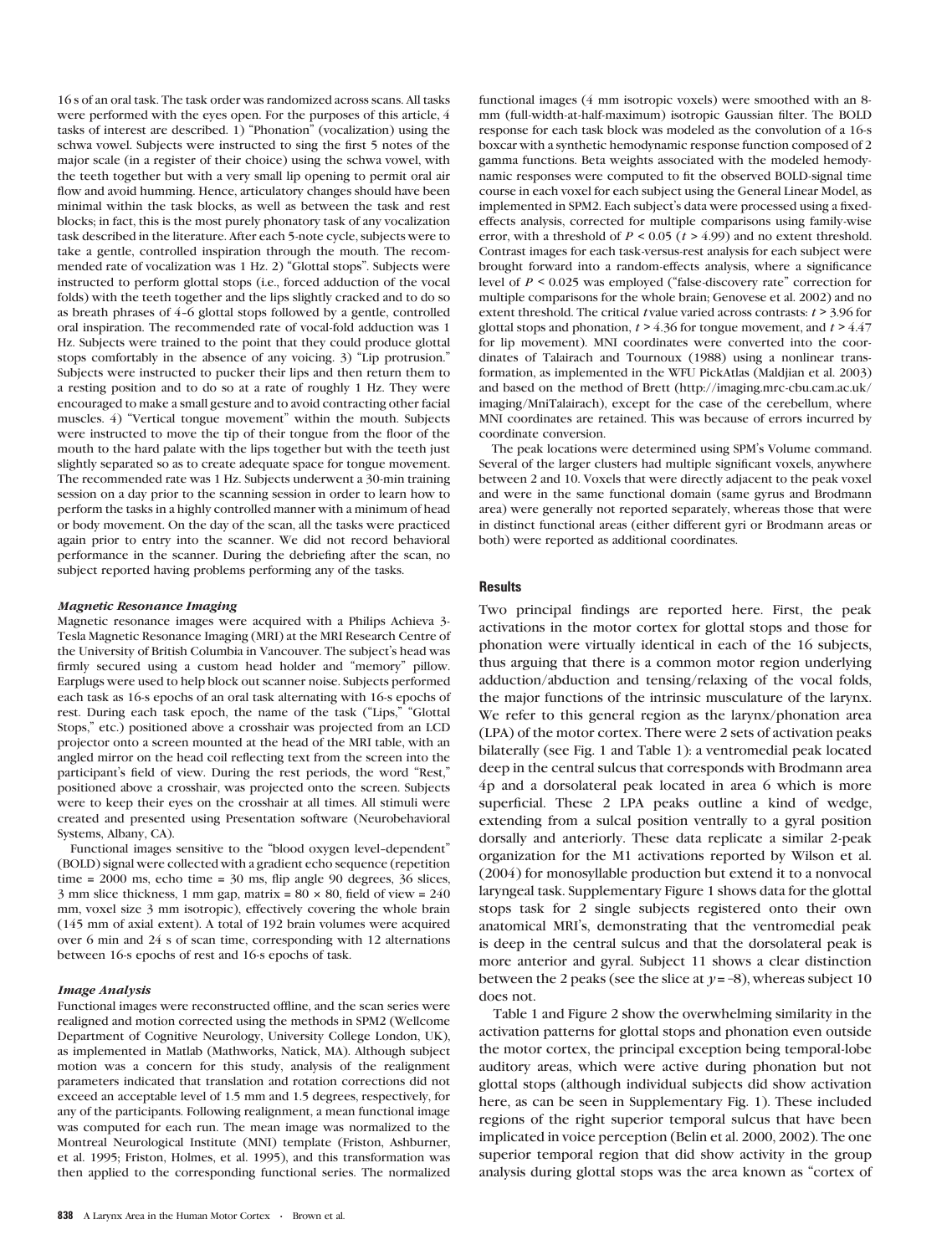

Figure 1. The right side shows a human brain with the approximate locations of the somatotopic representations for the lips and tongue situated along the violet-shaded PcG (brain image courtesy of S. Mark Williams). Listed in addition is the LPA identified in the current study. The left panel contains 2 axial sections (MNI template brain) showing brain activations for phonation (orange color) and lip protrusion (blue color). The 2 horizontal lines on the brain on the right side show the approximate slice levels. The top slice (MNI z coordinate of 46) shows the location of the dorsolateral larynx/phonation peak, and the bottom slice (MNI z coordinate of 34) shows the ventromedial peak. See Table 1 for the Talairach coordinates. These images (t maps) are thresholded to  $P < 0.025$ , corrected for multiple comparisons using the false-discovery rate (t  $> 3.96$ ).

the dorsal Sylvian fissure at the parietal-temporal junction'' (Spt), at the temporoparietal junction. This area has been implicated in audiomotor integration for vocal production, as shown by its activation during vocal imagery (Hickok et al. 2003) as well as musical discrimination tasks (Brown and Martinez 2007). Our results show for the first time that this area can be activated in the absence of vocalization, vocal imagery, or strong auditory stimulation. As shown in Table 1 and Figure 2, Spt activity was significantly stronger during vocalization than during vocal-fold adduction alone. It is unclear if this effect was due to auditory stimulation, increased laryngeal activity (e.g., recruitment of the cricothyroid muscle), or some sensorimotor interaction between the two.

The second principal finding is that the human LPA, instead of being located ventral to the tongue area—as is suggested in several sources (Jürgens et al. 1982; Fong et al. 2004; Duffy 2005; Ludlow 2005; Guenther et al. 2006)—is instead located in a dorsal position directly adjacent to the lip area in all 16 subjects (see Fig. 1). The M1 activations for lip movement gave 2 bilateral regions of activation (Table 2): a unique anterior peak in area 6 at  $-57$ , 4, 35 and 61, 6, 33 and a posterior peak in area 4 at –51, –12, 34 and 57, –10, 32 which was quite proximate to one of the foci for tongue movement at  $-63$ ,  $-10$ , 28 and  $57$ ,  $-12$ , 32 (see Hesselmann et al. 2004, for a discussion of lip/tongue overlap in this general region). Looking at a comparison to the larynx data, the ventromedial LPA peak was situated medial to the common lip/tongue peak, whereas the dorsolateral LPA peak was dorsal to the unique anterior lip area (see Fig. 1). Hence, the human larynx area appears to have a novel localization next to the articulators, being much further away from

the pharynx area than might be expected based on somatotopic considerations alone.

Looking to the presumed human homologue of the monkey larynx area—the so-called Rolandic operculum, at the confluence of Brodmann areas 6, 4, and 43—we saw a minor lefthemisphere activation for the glottal stops task at -57, -11, 14 (see Table 1 and Fig. 2). However, we did not see any activity here for phonation. By contrast, we saw large, highly significant bilateral activations in this region for tongue movement at -63, –10, 16 and 66, –8, 21, with much weaker, though bilateral, activity for lip movement at –60, –13, 19 and 57, –15, 19. Hence, the Rolandic operculum contains, at least in part, the ventral portion of the somatotopic tongue and lip representations and therefore functions more related to articulation than phonation. In addition, there is neuroimaging evidence for activity in this general region during pharynx-based swallowing tasks (Suzuki et al. 2003; Martin et al. 2004; Harris et al. 2005), as predicted by the Penfield homunculus. Hence, one can hypothesize that the Rolandic operculum has a stronger association with the ''extrinsic'' laryngeal musculature than the intrinsic muscles (Vilkman et al. 1996), muscles that also serve more general roles in tongue and pharyngeal functioning. In the Rhesus monkey, this part of the frontoparietal operculum is reciprocally connected with the larynx area, which itself is located more rostrally in the ventral premotor cortex (Simonyan and Jürgens 2002, 2005). Further work is needed to clarify the role of this area in vocal production. However, in terms of the principal goal of this study, it is quite clear that it is the LPA, not the Rolandic operculum, that is the major motor region for voluntary control of the intrinsic musculature of the larynx. Activity here was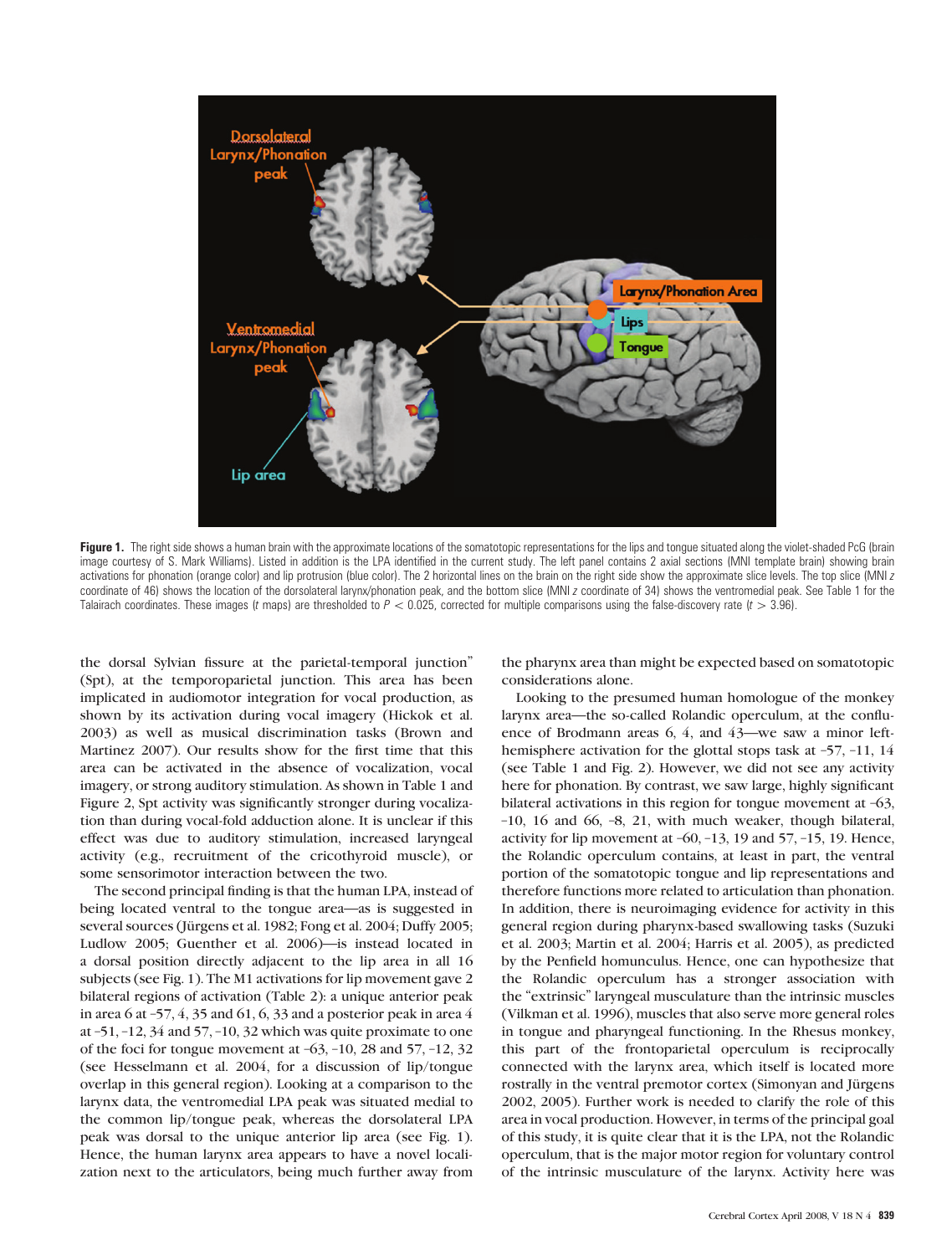## Table 1

Glottal stops and phonation contrasted with rest

| Region                                                     | Χ             | у             | Ζ     | t    | Χ              | y               | Z           | t            |  |
|------------------------------------------------------------|---------------|---------------|-------|------|----------------|-----------------|-------------|--------------|--|
|                                                            |               | Glottal stops |       |      |                | Phonation       |             |              |  |
| Frontal                                                    |               |               |       |      |                |                 |             |              |  |
| Right                                                      |               |               |       |      |                |                 |             |              |  |
| PcG (ventromedial LPA) (4)                                 | 44            | $-10$         | 34    | 5.28 | 44             | $-8$            | 34          | 5.83         |  |
| Supplementary motor area (6)                               |               |               |       |      | 8              | 7               | 55          | 5.50         |  |
| Frontal operculum (44)                                     | 59            | 8             | 11    | 5.95 | 61             | 8               | 9           | 5.46         |  |
| PcG (dorsolateral LPA) (6)<br>l eft                        | 53            | 4             | 42    | 5.91 | 50             | $-2$            | 37          | 4.77         |  |
|                                                            |               | 5             | 57    | 8.06 | $-4$           | 7               | 57          | 6.61         |  |
| Supplementary motor area (6)<br>PcG (ventromedial LPA) (4) | $-4$<br>$-38$ | $-14$         | 32    | 5.28 | $-40$          | $-10$           | 30          | 5.78         |  |
| PcG (dorsolateral LPA) (6)                                 | $-53$         | $\mathbf{0}$  | 42    | 6.05 | $-51$          | $\mathbf 0$     | 44          | 5.55         |  |
| Frontal operculum (44)                                     | $-55$         | 7             | 18    | 6.49 | $-59$          | $6\overline{6}$ | 11          | 5.32         |  |
| Rolandic operculum (43)                                    | $-57$         | $-11$         | 13    | 5.48 |                |                 |             |              |  |
| Temporal                                                   |               |               |       |      |                |                 |             |              |  |
| Right                                                      |               |               |       |      |                |                 |             |              |  |
| Superior temporal sulcus                                   |               |               |       |      | 51             | $-10$           | 2           | 7.31         |  |
| Middle temporal gyrus (21)                                 |               |               |       |      | 50             | $-29$           | 1           | 6.63         |  |
| Superior temporal sulcus                                   |               |               |       |      | 55             | $-10$           | $\mathbf 0$ | 6.23         |  |
| STS/Anterior STG                                           |               |               |       |      | 53             | $-2$            | $-5$        | 5.05         |  |
| l eft                                                      |               |               |       |      |                |                 |             |              |  |
| Posterior STG/Area Spt (22)                                | $-46$         | $-34$         | 15    | 5.87 | $-42$          | $-38$           | 17          | 11.09        |  |
| Posterior STG (22)                                         |               |               |       |      | $-50$          | $-19$           | 3           | 10.30        |  |
| Posterior STG (22)                                         |               |               |       |      | $-55$<br>$-63$ | $-32$<br>$-24$  | 13          | 8.01         |  |
| Auditory Assoc. Cortex (42)<br>STS/Anterior STG            |               |               |       |      | $-55$          | $-4$            | 16<br>$-5$  | 6.18<br>4.13 |  |
| Cerebellum (MNI coordinates)                               |               |               |       |      |                |                 |             |              |  |
| Right                                                      |               |               |       |      |                |                 |             |              |  |
| Lobule VIIIA                                               |               |               |       |      | 24             | $-66$           | $-50$       | 9.16         |  |
| Lobule VI                                                  | 24            | $-62$         | $-22$ | 5.67 | 26             | $-62$           | $-26$       | 7.39         |  |
| Lobule VI                                                  | 36            | $-56$         | $-32$ | 4.45 | 34             | $-60$           | $-28$       | 7.29         |  |
| Vermis, lobule VI                                          |               |               |       |      | 12             | $-70$           | $-18$       | 4.71         |  |
| l eft                                                      |               |               |       |      |                |                 |             |              |  |
| Lobule VI                                                  | $-24$         | $-62$         | $-30$ | 7.91 | $-26$          | $-60$           | $-28$       | 5.16         |  |
| Vermis, lobule VI                                          |               |               |       |      | $-8$           | $-68$           | $-16$       | 6.93         |  |
| Lobule VI/Crus I                                           | $-40$         | $-58$         | $-34$ | 5.49 | $-36$          | $-66$           | $-26$       | 6.73         |  |
| Lobule VIIIA                                               | $-22$         | $-74$         | $-50$ | 5.29 | $-22$          | $-72$           | $-50$       | 6.46         |  |
| Lobule VIIIA                                               |               |               |       |      | $-34$          | $-54$           | $-50$       | 5.14         |  |
| Subcortical                                                |               |               |       |      |                |                 |             |              |  |
| Subthalamic nucleus                                        |               |               |       |      | 22             | $-12$           | $-3$        | 4.31         |  |
| Subthalamic nucleus                                        |               |               |       |      | $-18$          | $-6$            | $-5$        | 3.98         |  |

Note: Stereotaxic coordinates and peak t-score values for activations in the glottal stop and phonation tasks as contrasted with rest. MNI coordinates generated using SPM2 were converted to Talairach coordinates using the WFU Pickatlas, except for the case of the cerebellum, in which case MNI coordinates have been retained due to location errors that occur with conversion. Brain atlas coordinates in Tables 1 and 2 are in millimeters along the left-right  $(x)$ , anterior-posterior  $(y)$ , and superior-inferior  $(z)$  axes. In parentheses after each brain region is the Brodmann area, except for the cerebellum, in which case the anatomical labels of Schmahmann et al. (2000) are used. STG, superior temporal gyrus; STS, superior temporal sulcus.

unequivocally present in all the subjects during both vocal-fold adduction alone and vocalization. The Rolandic operculum instead seems to represent tongue and pharyngeal muscles that double as extrinsic muscles of the larynx, which aid in pitch control through elevation and depression of the larynx as a whole (Vilkman et al. 1996).

# **Discussion**

By comparing nonvocal and vocal laryngeal tasks side by side, we have demonstrated for the first time the colocalization of these 2 types of activities in a larynx-specific region of the human motor cortex. We discuss here the function and somatotopic localization of this area in the context of vocal communication in humans.

# The Principal Vocal Area

In this study, we have identified a putative larynx area of the human motor cortex and shown it to be the region of peak activity for vocalization as well. The common activation of this

region for nonvocal and vocal laryngeal tasks suggests that the neural representation for adduction/abduction of the vocal folds is close to or the same as that for tensing/relaxing of the vocal folds. Although we observed 2 peaks of activation for the laryngeal tasks, our experiment did not permit us to ascribe functional differences to the two. Rödel et al.  $(2004)$ , using transcranial magnetic stimulation (TMS), were able to selectively stimulate the principal tenser or relaxer muscles of the vocal folds, a finding consistent with work in the monkey (Hast et al. 1974; see below). Although some overlap in representation was found for the 2 muscles, the tenser (cricothyroid) showed a more medial scalp localization than the relaxer (thyroarytenoid). Further work will be needed to determine if the 2 areas of activation found in our study have different functional roles, perhaps in representing different muscles of the larynx. The TMS results of Rödel et al. suggest that this should indeed be the case, as does the fact that the cricothyroid muscle is innervated by a different branch of the vagus nerve than the other intrinsic laryngeal muscles.

Two voxel-based meta-analyses of neuroimaging studies of overt speech production have been published. Both of them showed peak activations for the motor cortex in the region of the LPA. Turkeltaub et al. (2002) published a meta-analysis of 11 studies of oral reading, and found the M1 activations to be at –48, –10, 34 and 44, –8, 32 (our conversion to Talairach), close to our ventromedial peak. Likewise, Brown et al. (2005) performed 2 parallel meta-analyses of 8 studies of oral reading in stutterers and fluent controls, respectively. The peak M1 activations for the control subjects were at  $-49$ ,  $-9$ , 32 and 54,  $-10$ , 34, and those for the stutterers were at  $-45$ ,  $-16$ , 31 and  $48$ ,  $-12$ , 32. The peaks from all these meta-analyses match our ventromedial LPA peak quite well. Interestingly, this region of the motor cortex was shown to be overactive bilaterally in stutterers compared with fluent controls, hence qualifying as a candidate region at which a functional anomaly may be present in stutterers. Fox et al. (2001) performed an analysis of the ''mouth'' region of the motor cortex that combined meta-analysis of 5 published studies of speech production along with a within-laboratory compilation of data from 3 previously performed studies. The consensus coordinates for the combination of all these data were at  $-46$ ,  $-11$ ,  $35$  and  $48$ ,  $-9$ ,  $35$ , again quite close to our ventromedial peak. Finally, a meta-analysis of 11 studies of overt singing (Brown S, Laird AR, Pfordresher PQ, Turketaub P, Liotti M., in preparation) found peak M1 activations in a similar location to these speech coordinates, though slightly dorsal at –50, –10, 40 and 54, –4, 38. This is closer to our dorsolateral region, but posterior to it.

It should be pointed out that although the standard Penfield homunculus reprinted in books shows vocalization ''smeared out'' across the orofacial region of the homunculus, there are indications that Penfield thought of vocalization as having a more discrete localization, such as in the image seen on p. 200 of Penfield and Roberts (1959). In this image, vocalization is situated in the exact location that we have identified as the LPA, adjacent to the lip representation. Penfield and Rasmussen reported observing involuntary lip movements in half of the instances in which they elicited vocalization (p. 89). In addition, the region of the LPA is the location where Penfield and Roberts reported producing speech arrest in their patients (p. 123). Hence, whereas Penfield's work is only rarely cited in neuroimaging studies of speech and song (e.g., Guenther et al. 2006), the current fMRI study is in many ways nothing more than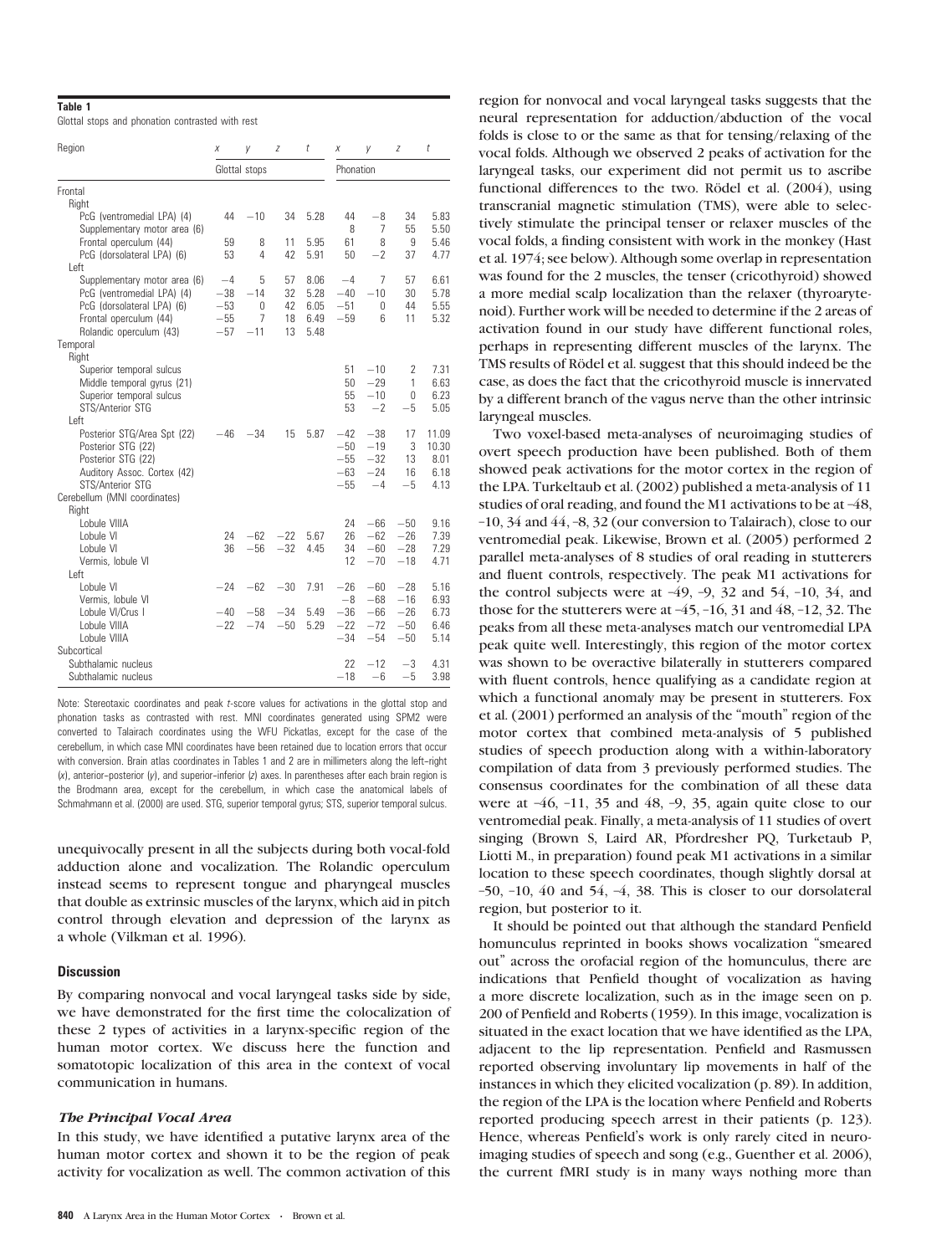

Figure 2. Group activations for the 4 oral tasks outside the motor cortex registered onto the MNI template brain; MNI z coordinates are given below each slice. These images are thresholded to  $P < 0.025$ , corrected for multiple comparisons using the false discovery rate (t > 3.96 for glottal stops and phonation, t > 4.47 for lip movement, and t > 4.36 for tongue movement). Notable is the activity in the SMA for all 4 tasks; the frontal operculum for all 4 tasks; the Rolandic operculum mainly in the tongue task but also more weakly for the lip and glottal tasks; area Spt in both the glottal and phonation tasks; the anterior STG (temporal pole; planum polare) in the phonation task only; the basal ganglia mainly with tongue and lip movement; cerebellar lobule VI in all 4 tasks; and cerebellar lobule VIII principally in the phonation task. SMA, supplementary motor area; Frontal operc. and FO, frontal operculum; Rolandic operc. and RO, Rolandic operculum; Spt, cortex of the dorsal Sylvian fissure at the parietal-temporal junction; aSTG, anterior part of the superior temporal gyrus; Put., putamen.

a validation of what Penfield et al. observed during brain stimulation.

In sum, neuroimaging data on overt vocalization, both spoken and sung, as well as Penfield's findings on both speech elicitation and speech arrest, suggest that the area that we have identified as the LPA is the major region for vocal control in the human motor cortex. Our data provide the first evidence that this region of the motor cortex is a larynx area and not some poorly specified "mouth" or "face" area. Such a finding should have strong implications for speech motor disorders, including Parkinsonian dysphonia (Liotti et al. 2003), spastic dysarthria (Kent 2000), spasmodic dysphonia (Grillone and Chan 2006), anterior opercular syndrome (Bakar et al. 1998, also known as Foix-Chavany-Marie syndrome), and aprosodia (Ross 1981) among others (Duffy 2005). As mentioned above, the LPA region has been shown to be overactive in stutterers compared with fluent control subjects performing the same vocalization tasks (Brown et al. 2005).

# Perception as well as Production

Having characterized the role of the LPA in overt vocalization, we would like to examine its potential role in perception as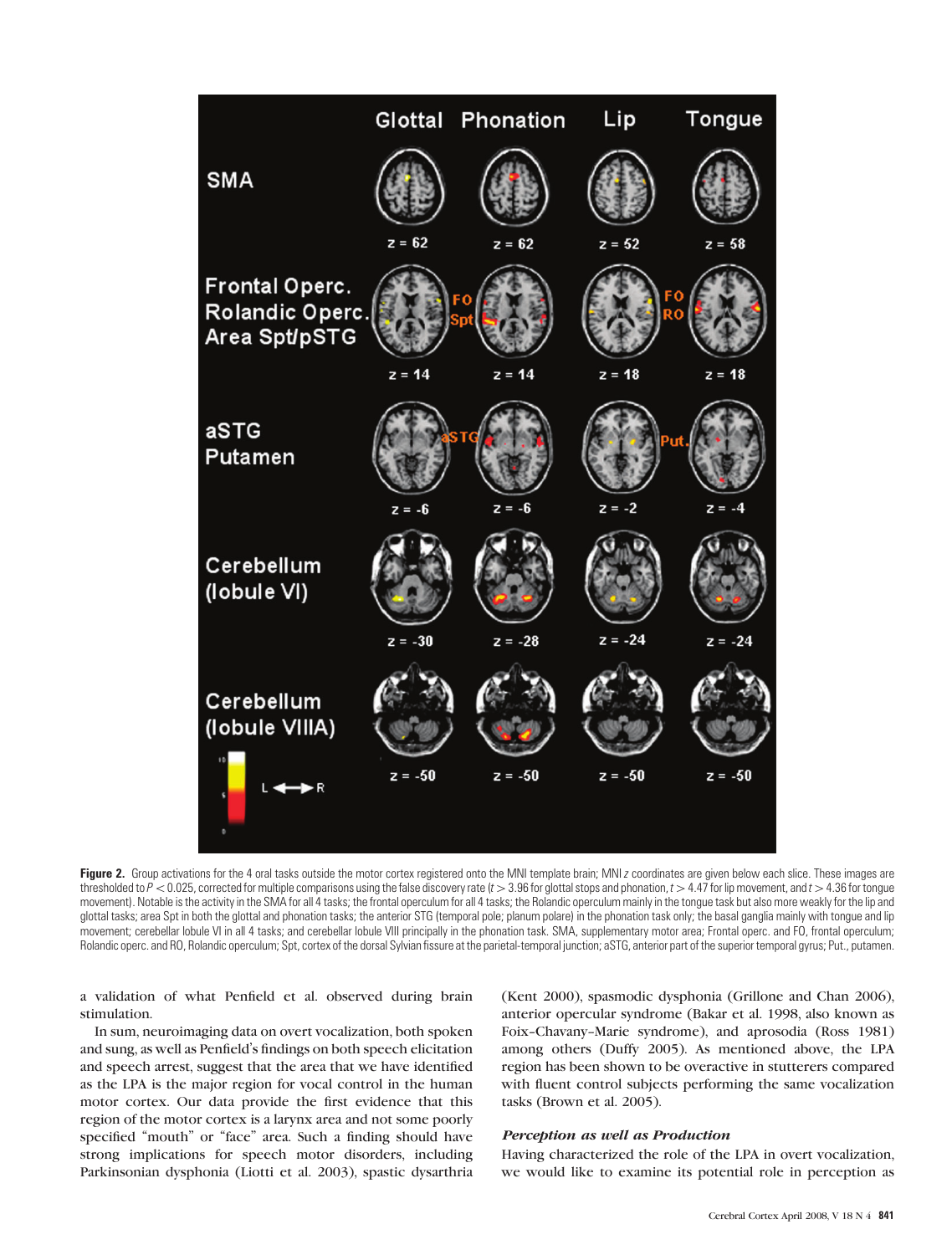#### Table 2

Lip and tongue movement contrasted with rest

| Region                       | Χ     | V                        | Z     | t    | X      | V              | Z     | t     |
|------------------------------|-------|--------------------------|-------|------|--------|----------------|-------|-------|
|                              | Lips  |                          |       |      | Tongue |                |       |       |
| Frontal                      |       |                          |       |      |        |                |       |       |
| Right                        |       |                          |       |      |        |                |       |       |
| Rolandic operculum (43)      | 57    | $-15$                    | 19    | 5.12 | 65     | $-7$           | 21    | 13.30 |
| PcG: common peak (4)         | 57    | $-10$                    | 32    | 8.54 | 57     | $-12$          | 32    | 6.63  |
| Frontal operculum (44)       | 63    | 10                       | 12    | 8.22 | 61     | 10             | 11    | 5.70  |
| PcG: lip, anterior peak (6)  | 61    | 6                        | 33    | 7.72 |        |                |       |       |
| Left                         |       |                          |       |      |        |                |       |       |
| PcG: common peak (4)         | $-51$ | $-12$                    | 34    | 8.18 | $-63$  | $-10$          | 28    | 9.07  |
| PcG: lip, anterior peak (6)  | $-57$ | 4                        | 35    | 8.11 |        |                |       |       |
| PcG: tongue peak (6)         |       |                          |       |      | $-53$  | 3              | 24    | 8.71  |
| Rolandic operculum (43)      | $-60$ | $-13$                    | 19    | 5.59 | $-63$  | $-9$           | 15    | 8.49  |
| Supplementary motor area (6) | $-6$  | 2                        | 48    | 6.12 | $-4$   | $-1$           | 53    | 5.15  |
| Frontal operculum (44)       | $-44$ | 4                        | 7     | 5.58 |        |                |       |       |
| Basal ganglia                |       |                          |       |      |        |                |       |       |
| Right                        |       |                          |       |      |        |                |       |       |
| Putamen                      | 22    | $-4$                     | $-5$  | 6.43 |        |                |       |       |
| Putamen                      | 24    | $\overline{\phantom{a}}$ | 7     | 4.99 |        |                |       |       |
| l eft                        |       |                          |       |      |        |                |       |       |
| Putamen                      | $-22$ | $-4$                     | 6     | 5.92 | $-22$  | 0              | 6     | 6.15  |
| Putamen                      | $-20$ | $-4$                     | $-1$  | 5.25 | $-20$  | $\overline{2}$ | $-3$  | 6.18  |
| Cerebellum (MNI coordinates) |       |                          |       |      |        |                |       |       |
| Right                        |       |                          |       |      |        |                |       |       |
| Lobule VI                    | 24    | $-60$                    | $-24$ | 5.48 | 18     | $-66$          | $-24$ | 7.42  |
| l eft                        |       |                          |       |      |        |                |       |       |
| Lobule VI                    | $-22$ | $-60$                    | $-24$ | 5.48 | $-20$  | $-64$          | $-24$ | 10.38 |

Note: Stereotaxic coordinates and peak t-score values for activations in the lip movement and tongue movement tasks as contrasted with rest. As with Table 1, all MNI coordinates except for those in the cerebellum have been converted to Talairach coordinates. PcG, precentral gyrus.

well. We will examine a convergence of auditory findings dealing with the overlap of passive perception, mental imagery, and perceptual discrimination in the larynx motor cortex.

Studies showing activation of the motor cortex during passive perception of acoustic stimuli are few in number. Wilson et al. (2004) demonstrated activation of the motor cortex during passive perception of meaningless monosyllables. The motor cortex coordinates reported for speech perception were at –50, –4, 43 and 54, –1, 41 (our conversion to Talairach), nearly identical to one of the 2 peaks shown for overt syllable production in the same study. As mentioned above, these 2 peaks match our LPA coordinates quite well. Next, Pulvermüller et al. (2006) showed that passive perception of monosyllables beginning with either the labial consonant /p/ or the alveolar consonant /t/ stimulated the corresponding part of the PcG activated by lip or tongue movement, respectively. In a similar vein, Hauk et al. (2004) showed that the motor cortex could be activated in a somatotopic fashion when subjects passively read words that signified actions mediated by effectors controlled by those regions. Hence, words related to the mouth (e.g., lick) led to activity near the region activated during oral movement. Finally, studies using TMS have shown that listening to speech, as compared with listening to nonspeech sounds, increases motorevoked potentials in the lip muscles (Watkins et al. 2003; Watkins and Paus 2004) and tongue muscles (Fadiga et al. 2002) produced by magnetic stimulation of the motor cortex. Similar perceptual enhancements of motor excitability have been obtained for the hand area of the motor cortex (reviewed in Fadiga et al. 2005). Altogether, these observations support the emerging "cognitive" view of the motor cortex (Georgopoulos 2000).

Next, at least 2 studies of musical (phonatory) imagery have shown activation in or near the LPA. Halpern and Zatorre (1999) found activity in this region during tasks in which subjects

heard the first part of a familiar tune and had to mentally image a continuation. The foci for this were at  $-48$ ,  $-6$ ,  $41$  and  $51$ ,  $-1$ ,  $47$ , the left-hemisphere focus being close to our dorsolateral site. A similar region, but in the left hemisphere only, was active when subjects listened to short melodies and had to imagine repetitions of those same melodies in their head. Next, Callan et al. (2006) examined the covert singing of familiar melodies (vs. rest) and found activity near the LPA at 53, –4, 37 (our conversion to Talairach; the coordinate for this analysis was obtained from the authors and is not reported in their paper).

Finally, studies of musical discrimination, which in principle have no explicit subvocalization component (as does imagery), have shown that when subjects perform same/different discriminations of pairs of melodies, the LPA is again activated at –43, –5, 40 and 43, 4, 38, (Gaab et al. 2003, our conversion to Talairach) and at  $-48$ ,  $-8$ ,  $38$  and  $50$ , 0,  $34$  (Brown and Martinez 2007). For the latter study, the coordinates for discrimination matched very closely those for overt vocalization in the same subjects at –48, –8, 40 and 54, –6, 40 (Brown et al. 2004). Hence, the common activation of the LPA during passive perception, perceptual discrimination, vocal imagery, and vocal production suggests that this area mediates audition in addition to vocalization and hence audiomotor integration. Although further work will be needed to assess the validity of this hypothesis, similar arguments have been made regarding other somatotopic regions of the motor cortex (Fadiga et al. 2005; Pulvermüller 2005). It is worth pointing out that published work dealing with auditory mirror neurons (Kohler et al. 2002; Rizzolatti and Craighero 2004) has focused on the connection between audition and manually generated sounds. In our opinion, the most evolutionarily significant sensorimotor link for the human auditory system is without question the vocal system (Brown et al. 2004) and not the manual system. This is especially so given the unique capacity of humans among primates for vocal imitation and vocal learning (Brown 2007).

One observation that emerges from this analysis is that covert tasks that do not have a direct vocal-motor component to them (such as perception, imagery, and discrimination) show a tendency for more dorsolateral activation peaks in the motor cortex, which might suggest that the dorsolateral LPA peak is more of a "premotor" area compared with a "primary motor" function of the ventromedial peak. However, about a third of the single subjects showed activations exclusively in the dorsolateral region during both glottal stops and phonation. Therefore, the premotor/motor distinction for the 2 LPA peaks cannot be the whole story.

#### Respiration

Perhaps the biggest potential confound in this study relates to our inability to control for the contribution of expiration to the activations in the laryngeal tasks (which were matched between themselves for expiration). In this regard, it is interesting to note that the single imaging study that has analyzed expiration (as compared with inspiration) found 2 distinct foci of activation in the motor cortex (Ramsay et al. 1993). One was in the trunk region, in the same location to where inspiration was reported in that study. The second focus was, surprisingly, in the face area. Its coordinates were quite proximate to the LPA peaks reported in this study, namely –44, –4, 40 and 46, –2, 36. These results raise the possibility that there is an expiratory area very close to the larynx area, which might support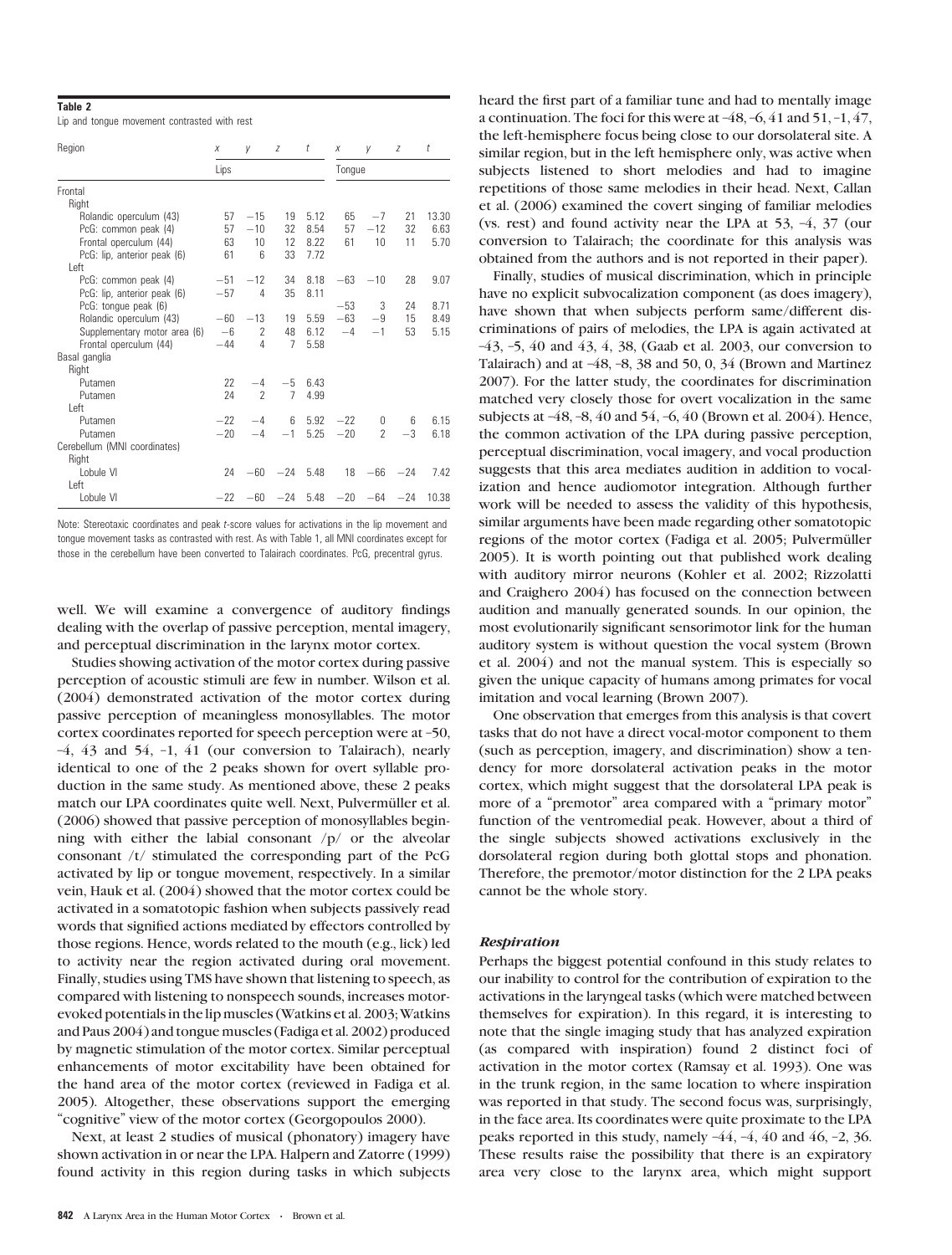respiratory/phonatory coordination during vocalization. Vocalrespiratory coupling is known to occur in the parabrachial nucleus of the pons in most mammals (e.g., Smotherman et al. 2006). It is not unreasonable, therefore, to think that such a process could occur at the cortical level in humans. The fact that Penfield was able to elicit vocalization in his patients by stimulation of the "face" area of the PcG (i.e., independent of the trunk area) suggests that stimulation of this region must have been sufficient to generate the expiratory drive and subglottic pressure necessary for vocalization to occur.

So although our study cannot adequately rule out the contribution of expiration to our activations (nor can any of the published studies of overt speech or singing for that matter), it is possible that there are both larynx and expiratory representations in this same region of the motor cortex. In support of this, Petrides et al. (2005), in characterizing the homologue of Broca's area (area 44) in the Rhesus monkey, found that electrical stimulation of this region not only led to movement of oral effectors such as the lips and jaw but also elicited expiratory movements. One can speculate that the potential convergence of expiration, phonation, and articulation in regions such as the motor cortex and Broca's area would facilitate the coordination of effectors during vocal production, perhaps supporting coarticulation in humans.

# Evolutionary Implications

A critical question is how our human data compare with what is known about the larynx representation in nonhuman primates. Just as with humans, knowledge about the cortical control of laryngeal function in nonhuman primates is quite sparse. Cortical representations for the intrinsic and extrinsic musculature of the larynx have been examined in only 2 monkey species and, to date, there is no evidence that such areas play any role at all in vocalization. Not only does stimulation of the cortical larynx area fail to elicit vocalization (Jürgens 1974) but also lesions encompassing not only this area (Kirzinger and Jürgens 1982) but also the entire orofacial region of the motor cortex (Jürgens et al. 1982) have no major effect on spontaneous calling in squirrel monkeys. Likewise, lesioning of the cortical larynx area in Rhesus monkeys has no effect on conditioned calling (Sutton et al. 1974). Hence, it has been suggested that the larynx area serves principally nonvocal laryngeal functions in monkeys (Simonyan and Jürgens 2005). In addition, important connectivity differences exist between humans and nonhuman primates such that humans are thought to have a direct connection between the cortical larynx area and the nucleus ambiguus (Kuypers 1958), compared with an indirect connection in monkeys, where the primary projection is to the reticular formation (Jürgens  $1976$ ). This direct connectivity in humans is reflected in the very short latencies seen for stimulation of the laryngeal muscles (on the order of 10 ms) by TMS (Rödel et al. 2004).

The location of the larynx-controlling regions in both the Rhesus monkey and the squirrel monkey is quite different from that which we are reporting here for the human area. In both monkey species, the larynx area is located anterior to the PcG, in the opercular part of the premotor cortex, corresponding to the rostral part of area 6; this is considered to be a nontypical primary motor location even for the monkey (Simonyan and Jürgens 2002, 2005). Hast et al.  $(1974)$  found distinct representations for the cricothyroid and thyroarytenoid muscles

here, as well as regions of combined responses to both muscles. The cricothyroid responses were mainly in the region of the arcuate sulcus, with the thyroarytenoid responses being posterior to that. These types of studies have served as the basis for the assumption that the human larynx area is located in the most ventral part of the motor strip, perhaps near the Rolandic operculum (Jürgens et al. 1982; Fong et al. 2004; Duffy 2005; Ludlow 2005; Guenther et al. 2006). Our work has not led to a support of this assumption. Although we found activations in the vicinity of the Rolandic operculum in the current study, they seemed to be more strongly associated with tongue movement than the laryngeal tasks analyzed here. In addition, imaging studies of pharyngeal function during voluntary swallowing reliably show activity in this part of the homunculus, as predicted from the Penfield map. Hence, the Rolandic operculum might in fact represent the extrinsic, rather than intrinsic, muscles of the larynx. In support of this, Hast et al. (1974) localized the extrinsic muscles of the Rhesus monkey as being posterior to the intrinsic muscles, in the ventral part of the PcG, essentially the same location where they are found in humans.

The possibility exists, therefore, that the dorsal-posterior representation of the intrinsic muscles of the larynx—in the vicinity of the lip area of the PcG—is an evolutionary novelty and especially one related to the emergence of important human-specific features of communication, including 1) voluntary control of vocalization, 2) vocal learning based on vocal imitation, 3) coarticulation, and 4) the rapid oscillatory cycling between voiced and unvoiced sounds that is so characteristic of speech. Furthermore, and as mentioned above, the potential existence of an expiratory area in this same region of the motor cortex might be an additional novel feature supporting the coordination of respiration and phonation during human vocalization. This putative conjunction of respiration, phonation, and articulation in humans would be consistent with proposals of ''small world architectures,'' in which brain areas that are functionally linked tend to have short path lengths (Sporns and Zwi 2004). Clearly, much work is needed to identify cortical larynx representations in nonhuman primate species in order to know whether the human area has undergone some kind of evolutionary migration to its current precentral location, along with associated connectivity changes to its branchiomotor targets. The existence of the rostral location of the larynx area in both an Old World monkey (Rheusus monkey) and a New World monkey (squirrel monkey)—despite 35 million years of evolutionary separation might suggest that this is indeed the ancestral state for primates and that the human location is derived and novel. If so, this would be an important addition to the list of unique, evolved features of the human brain (Preuss 2004). In this scenario, the representation for the extrinsic muscles has retained its ventral, precentral position, whereas that for the intrinsic muscles has migrated dorsally toward the lips.

#### **Conclusions**

We have searched for a representation of the intrinsic muscles of the larynx in the human motor cortex by comparing nonvocal and vocal laryngeal tasks, as well as articulatory tasks to provide a somatotopic context. We identified a part of the motor cortex adjacent to the lip area as being important for both nonvocal and vocal laryngeal tasks. An analysis of the neuroimaging literature strongly suggests that this is the principal region of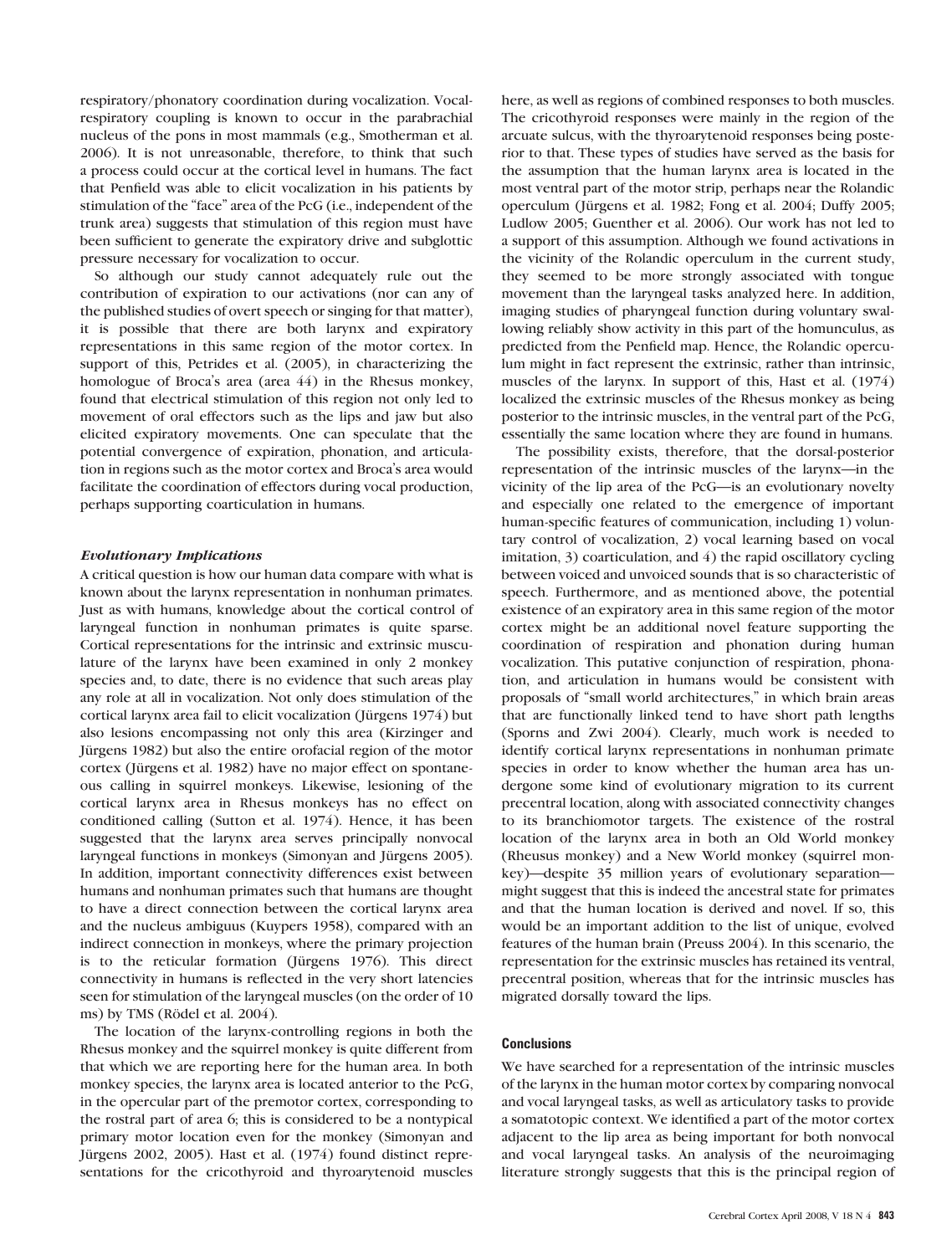the motor cortex controlling vocalization, both spoken and sung. It also appears to be a point of convergence between perception and production for audiovocal processing. Finally, the location of this area, compared with that of the larynxcontrolling region of the 2 monkey species in which it has been investigated, suggests that the human location is evolutionarily novel, perhaps related to the emergence of voluntary control of vocalization as well as vocal learning in humans.

#### Supplementary Material

Supplementary material can be found at: [http://www.cercor.](http://www.cercor.oxfordjournals.org) [oxfordjournals.org/.](http://www.cercor.oxfordjournals.org)

## Funding

Grammy Foundation.

#### **Notes**

We thank Trudy Harris, Jennifer McCord, and Burkhard Mädler at the MRI Research Centre of the University of British Columbia for expert technical assistance. We thank Shalini Narayana for work done during the piloting phase of this project. Conflict of Interest: None declared.

Address correspondence to Steven Brown, PhD, Department of Psychology, Simon Fraser University, Robert C. Brown Hall, 8888 University Drive, Burnaby, BC, Canada, V5A 1S6. Email: stebro@sfu.ca.

#### References

- Bakar M, Kirschner HS, Niaz F. 1998. The opercular-subopercular syndrome: four cases with review of the literature. Behav Neurol. 11:97-103.
- Belin P, Zatorre RJ, Ahad P. 2002. Human temporal-lobe response to vocal sounds. Cogn Brain Res. 13:17-26.
- Belin P, Zatorre RJ, Lafaille P, Ahad P, Pike B. 2000. Voice-selective areas in human auditory cortex. Nature. 403:309-312.
- Brown S. 2007. Contagious heterophony: a new theory about the origins of music. Musicae Scientiae. 11:3-26.
- Brown S, Ingham RJ, Ingham JC, Laird AR, Fox PT. 2005. Stuttered and fluent speech production: an ALE meta-analysis of functional neuroimaging studies. Hum Brain Mapp. 25:105-117.
- Brown S, Martinez MJ. 2007. Activation of premotor vocal areas during musical discrimination. Brain Cogn. 63:59-69.
- Brown S, Martinez MJ, Hodges DA, Fox PT, Parsons LM. 2004. The song system of the human brain. Cogn Brain Res. 20:363-375.
- Callan DE, Tsytsarev V, Hanakawa T, Callan AM, Katsuharab M, Fukuyama H, Turner R. 2006. Song and speech: brain regions involved with perception and covert production. Neuroimage. 31:1327-1342.
- Duffy JR. 2005. Motor speech disorders: substrates, differential diagnosis, and management. 2nd ed. St. Louis (MO): Elsevier.
- Fadiga L, Criaghero L, Buccino G, Rizzolatti G. 2002. Speech listening modulates the excitability of tongue muscles: a TMS study. Eur J Neurosci. 15:399-402.
- Fadiga L, Criaghero L, Olivier E. 2005. Human motor cortex excitability during the perception of others' action. Curr Opin Neurobiol. 15:213--218.
- Felker GM, Cuculich PS, Gheorghiade M. 2006. The Valsalva maneuver: a bedside "biomarker" for heart failure. Am J Med. 119:117-122.
- Fong J, Sandhu G, Ellaway P, Davey N, Strutton P, Murphy K, Guz A. 2004. What do we know about human cough? Pulm Pharmacol Ther. 17:431-434.
- Fox PT, Huang A, Parsons LM, Xiong J-H, Zamarippa F, Rainey L, Lancaster JL. 2001. Location-probability profiles for the mouth region of the human primary motor-sensory cortex: model and validation. Neuroimage. 13:196-209.
- Friston KJ, Ashburner J, Frith CD, Poline J-B, Heather JD, Frackowiak RSJ. 1995. Spatial registration and normalization of images. Hum Brain Mapp. 3:165-189.
- Friston KJ, Holmes AP, Worsley KJ, Poline J-B, Frith CD, Frackowiak RSJ. 1995. Statistical parametric maps in functional imaging: a general linear approach. Hum Brain Mapp. 2:189-210.
- Gaab N, Gaser C, Zaehle T, Jancke L, Schlaug G. 2003. Functional anatomy of pitch memory: an fMRI study with sparse temporal sampling. Neuroimage. 19:1417-1426.
- Genovese CR, Lazar NA, Nichols T. 2002. Thresholding of statistical maps in functional neuroimaging using the false discovery rate. Neuroimage. 15:870-878.
- Georgopoulos AP. 2000. Neural aspects of cognitive motor control. Curr Opin Neurobiol. 10:238-241.
- Grillone GA, Chan T. 2006. Laryngeal dystonia. Otolaryngol Clin North Am. 39:87-100.
- Guenther FH, Ghosh SS, Tourville JA. 2006. Neural modeling and imaging of the cortical interactions underlying production. Brain Lang. 96:280-301.
- Halpern AR, Zatorre RJ. 1999. When that tune runs through your head: a PET investigation of auditory imagery for familiar melodies. Cereb Cortex. 9:697-704.
- Harris ML, Julyan P, Kulkarni B, Gow D, Hobson A, Hastings D, Zweit J, Hamdy S. 2005. Mapping metabolic brain activation during human volitional swallowing: a positron emission tomography study using [18F]fluorodeoxyglucose. J Cereb Blood Flow Metab. 25: 520-526.
- Hast MH, Fischer JM, Wetzel AB, Thompson VE. 1974. Cortical motor representation of the laryngeal muscles in Macaca mulatta. Brain Res. 73:229-240.
- Hauk O, Johnsrude I, Pulvermüller F. 2004. Somatopic representation of action words in human motor and premotor cortex. Neuron. 41:301-307.
- Hesselmann V, Sorger B, Lasek K, Guntina-Luchius O, Krug B, Sturm V, Goebel R, Lackner K. 2004. Discriminating the cortical representation sites of tongue and lip movement by functional MRI. Brain Topogr. 16:159-167.
- Hickok G, Buchsbaum B, Humphries C, Muftuler T. 2003. Auditorymotor interaction revealed by fMRI: speech, music, and working memory in area Spt. J Cogn Neurosci. 15:673-682.
- Jürgens U. 1974. On the elicitability of vocalization from the cortical larynx area. Brain Res. 81:564-566.
- Jürgens U. 1976. Projections from the cortical larynx area in the squirrel monkey. Exp Brain Res. 25:401-411.
- Jürgens U, Kirzinger A, von Cramon D. 1982. The effects of deepreaching lesions in the cortical face area on phonation: a combined case report and experimental monkey study. Cortex. 18: 125--139.
- Kent RD. 2000. Research on speech motor control and its disorders: a review and prospective. J Commun Disord. 33:391-428.
- Kirzinger A, Jürgens U. 1982. Cortical lesion effects and vocalization in the squirrel monkey. Brain Res. 233:299-315.
- Kohler E, Keysers C, Umilta MA, Fogassi L, Gallese V, Rizzolatti G. 2002. Hearing sounds, understanding actions: action representation in mirror neurons. Science. 297:846-848.
- Kuypers HGJM. 1958. Corticobulbar connections to the pons and lower brainstem in man: an anatomical study. Brain. 81:364-388.
- Liotti M, Ramig LO, Vogel D, New P, Cook CI, Ingham RJ, Ingham JC, Fox PT. 2003. Hypophonia in Parkinson's disease: neural correlates of voice treatment revealed by PET. Neurology. 11:432-440.
- Ludlow CL. 2005. Central nervous system control of the laryngeal muscles in humans. Respir Physiol Neurobiol. 147:205-222.
- Maldjian JA, Laurienti PJ, Kraft RA, Burdette JH. 2003. An automated method for neuroanatomic and cytoarchitectonic atlas-based interrogation of fMRI data sets. Neuroimage. 19:1233--1239.
- Martin RE, MacIntosh BJ, Smith RC, Barr AM, Stevens TK, Gati JS, Menon RS. 2004. Cerebral areas processing swallowing and tongue movement are overlapping but distinct: a functional magnetic resonance imaging study. J Neurophysiol. 92:2428-2443.
- Penfield W, Rasmussen T. 1950. The cerebral cortex of man: a clinical study of localization of function. New York: The Macmillan Company.
- Penfield W, Roberts L. 1959. Speech and brain mechanisms. Princeton (NJ): Princeton University Press.